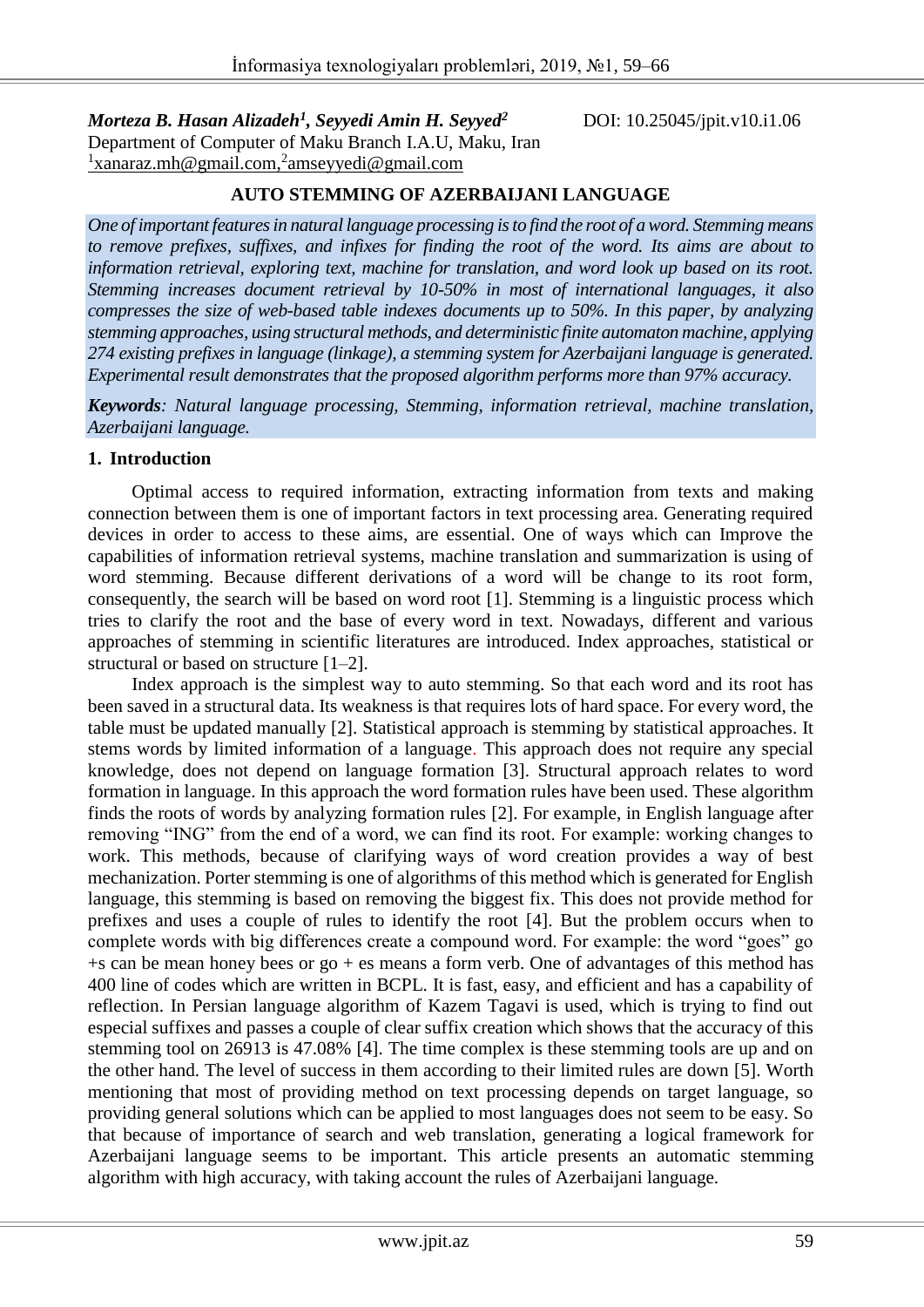The rest of this article organized as follows. In the section one, the Azerbaijani language has been analyzed. In the section two, the existence linkage of Azerbaijani language has been analyzed. In the section three, the proposal algorithm has been described in details. Section four presents experimental results and analysis of proposed algorithm and conclusion is presented in section five.

# **2. Azerbaijani Language**

Current language of Azerbaijani people from historical connection and origin point, is one branches of Turkish language from Altaic language. Its main place in different historical periods: at first, it was in central Asian vast flats and yenichey beaches. Then, in different times and centuries because of Turkish tribe's immigration and habitation the language spreaded. its dominant was increased to Soria and Mesopotamia and in other side up to Balkan peninsula. it was the talking language of different nations and tribes. [6]. Linguistics processed language from three independent parts based on their structure: single syllable languages, analytical languages, and agglutinative languages [6]. The Azerbaijani language is an agglutinative language. In agglutinative language the root of a word might be multiple syllables. In such languages, word root connection with some of words which are not a root, derives different meaning for the root that might be so different from root meaning. So the extent of words in such languages becomes more extensive. In such languages the root does not change, and can be easily extracted. Linkages in such languages can be prefixes or suffixes. For example, in Azerbaijani: "göz" (eye), "gözəl" (beautiful), "gözəlim" (my fair), "gözəlimin" (my fair's property), "gözəliminki" (my fair's properties), "gözəliminkilər" (once my fair have), "gözəliminkilərdən" (these are of my fair properties) and "gözəliminkilərdəndi" (these are for my sweety). The root is that comes at the beginning of the word. Because there is no prefix in Azerbaijani, and word are created by adding linkages (that's good not to say suffixes) to the end of the root form. Then, in order to find the root we have to look up at the beginning of a word. Knowing that the root of more than 90% of Azerbaijani words are single syllable, makes our so much easier so that we can follow the word up to find a single syllable word[6].

*Linkage.* Although prefixes are being used in Azerbaijani language, but in most cases they use as negative prefixes and There are not frequent. So that in this paper our main focus is on suffixes and their structure. Suffix is the last added part to the root. In Azerbaijani language it may be possible that multiple adjuncts exist at the end of a root. For example: look at adjuncts at the end of a word "dağ" (Mountain), "dağda" (In the Mountain), "dağdakı" (At the mountain), "dağdakılar" (At the mountains), "dağdakılardan" (they stay at the mountain), "dağdakılardanımış" (they stay at the mountain), "dağdakılardanımışlar" (they stay at the mountains). As notice that in Azerbaijani language there isn't a single adjunctive at the end of a stem which can be called suffix, but it may be possible that more than ten adjunctive placed at the end of a root. So for such reason, we will call any kind of adjunctive which comes at the end of a linkage.

### **3. Structural approach**

In this approach, according to some of predetermined rules, in order to find the stem some links will be deleted. These kind of stemming's depend on language and the expertness of designer. These types stemming finds the root by removing prefixes of suffixes, algorithm of these stemming tools gathered from a couple of rules that by finding the first possible and applicable rule uses that rule. This process goes until there is no possible alphabet to remove. Because of logical structure of Azerbaijani language, we use the proposed approach [2].

These systems in order to find roots use the omission of links. In these systems after entering every word in to the stemming tool by using existing rules, removable links will be recognized and will be removed. These systems also use a minimum type of possibilities to find the minimum length of root's alphabets [7]. These algorithm finds word's stem by using ways of word creations. These methods because of word's creation's clear structure, provide way of mechanical use [5].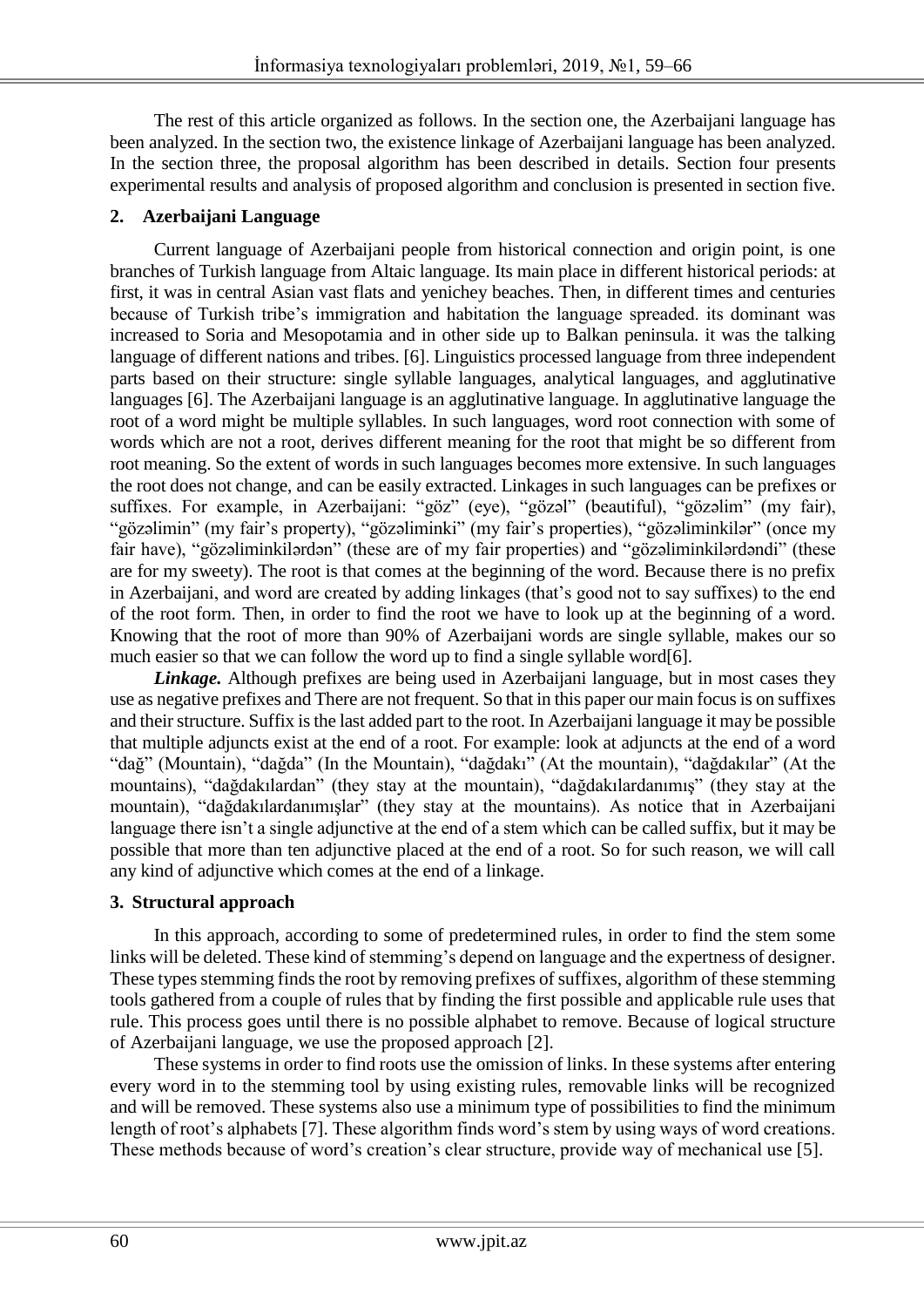# **3.1. Language linkages**

Number of roots in every language are limited to its progress, and are not enough to call every things movement's modes and its attributes. Therefore, creating words and derivations based on existing stems in every language seems to be inevitable. This process takes place in every language based on its informal structural system and in relational languages, this task is beholding to linkages. In Azerbaijani language, linkages are divided in to two multiform and inflectional and descriptive linkages [8].

# **3.1.1. Single form and multiform linkages**

Stems are appeared on three type:

*1) Single form*: one of important single form linkage is "kən" like "qaçarkən" (when fled) [6].

*2) Double form*: we can point out a ouple of such linkages one of them is "ma / mə" for example: "dolma" (Full of), "qovurma" (broil) [6].

*3) Forth mode linkages*: "–çi/–çı–/çü/–çu" "balıqçı" (fisherman), "dilənçi" (Beggar), "yolçu" (passerby), "sözçü" (speaker) [6].

# **3.1.2. Discriptive and linkages**

As notice from the above mentioned linkages, that some of them do not change the nature and the spirit of the word, like pluralization linkage of "lar". Words like "ağalar"," bacılar" (Gentlemen's and sisters) do not separated from their main root and keep their own form "ağa"," bacı" (gentleman and sister). We call such linkages as inflectional linkages. The transient and level of coverage of such linkages are palmate. Some of inflectional linkages in Azerbaijani language are as follow: plural linkage, possessive linkages, conditional linkages, interrogational linkage, form, time, and personal linkages. There are other linkages beside such linkages, which change the nature and spirit of the root and become nature of the new word. Like "ar" in "acar" (opening, key) although it creates a new word which relates to the root "açmaq" (open) but it has a new and independent identity from the root. These kind of linkages are discriptive. These linkages in opposite of inflectional linkages, are not transient and permanent, and stay forever beside the new word but in comparison to inflectional linkages have limited coverage [8]. The following examples clarify my explanation.

Possessive linkages: "başım" (my head), "başı" ( his or her head), Free conditional linkage: "dil" (Language), tongue extended linkage: "dilin" (the language), effective: "dilə" (a language), dependent: "dili" (his language), specific: "dildə" (in the language), departed: "dildən" (from language), question linkages: "neçə?" (how much), "hankı?" (which one), time linkages: "indilik" (Now), "hələlik" (right now), identifier linkages: "mənlik" (Mine), "sənlik" (yours) manner linkages: "yazam" (I write), "yazasan"( you write).

### **3.2. Stemming rules in Azerbaijani language**

In order to find stemming rules, we have to pay attention to grammar and structural form of this language. In the following, three groups of nouns, verbs and pronouns are being analyzed in order to identify the rules of word formation.

# **3.2.1. Noun**

Noun is one of important parts of speech creation, and points to a couple of descriptive words that used to call living, lifeless, events and meanings. There are couple of noun linkages in Azerbaijani language, which comes at the end of a noun or a verb, and make a new noun.

*1) Nominal noun creation linkages*: these kinds of linkages are linkage which added to the end of a root (whether noun or verb) and makes a new nouns or verbs. the following are examples:

1- ac/əc 2– arı,əri 3 -aq,ək 4- alaq, ələk 5 -av,ov 6- it,ut 7- iz,uz 8- iş,uş 9– il,ul 10 - man, mən [9].

*2) Verbal noun creational linkages*: these kind of linkages comes at the end of verbal root and changes it to the noun. Examples are follow: 1- a,ə 2- ar,ir 3 -araq, ərək 4- arı, əri 5- ası, əsi 6- aq, ək 7- aqan, əgən 8- alaq, ələk 9- am, um [9].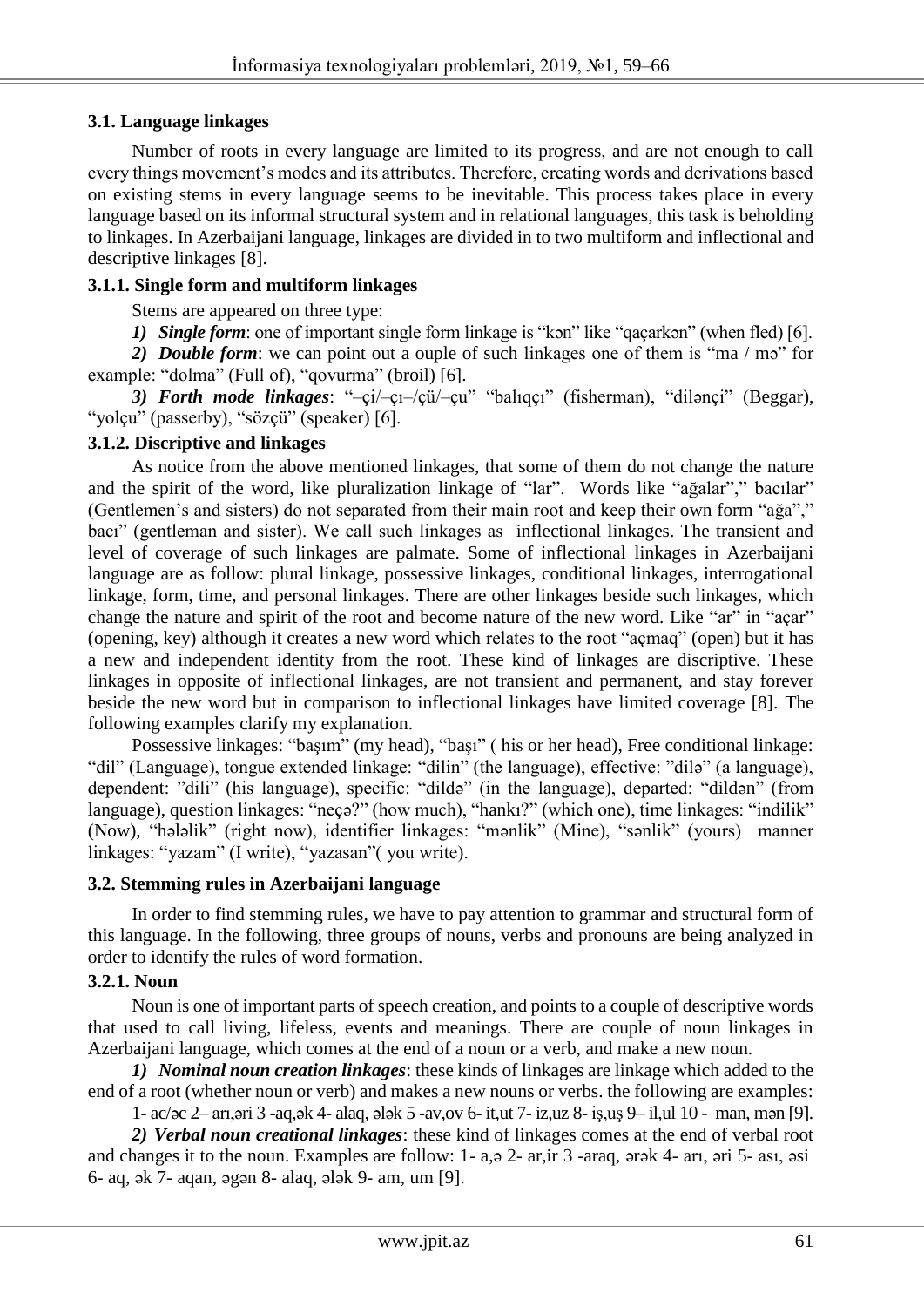# **3.2.2. Verb**

Verbal changes in Azerbaijani language in order to show creatures movements and actions occurs by adding inflectional and descriptive linkages to the root and there are no changes in the root. In this language, there are also linkages for verbs. Verb creator nominal and verbal verb creators [8-9].

*1) Nominal verb creator linkages*: there are linkages that comes at the end of nominal (noun) roots and creates verbs. So that after such linkages, there will be negative, unknown forms and pronouns, verbal linkage places at the middle of a word (verb). We can call verb maker and its linkages as verbal basement. Verbal linkages usually show the form of verb. There are:

1 -a,ə 2 -at,ət 3 -ar,ər 4 -aş,əş 5 -al,əl 6 -an,ən 7 -ay,u 8 -ir,u 9 -irqa,irgə [9].

*2) Verb-Creator verbal linkages*: there are linkages which are added at the end of a verbal root and by making changes in the meaning of root creates new verbs with new form and meaning. The examples are: 1 -a,ər 2 -ar,ər 3 -arlama,ərləmə 4 -alama,ələmə 5 -it,ut 6 -i,u 7 -ir,u 8-irga,irgə 9- iz,u [9].

# **3.2.3. Pronoun**

Pronouns are descriptive words that shows people things by pointing or allusion. In Azerbaijani language pronouns are as follow: subjective pronouns, indication pronouns, and interrogational pronouns. In stemming subjective pronouns play the most important rule, because the rest pronouns are repeated and exist in nominal linkages. If some of subjective pronouns are repeated, they will be mentioned. Subjective pronouns which clarifies, the subject is being connected to the end of a verb and is like:

First singular person: subjective pronoun is m which added to the end of a verb. "Yazdım" (I wrote), "yazacağam" (I will be write).

Second singular person: in perfect past and conditional form the verb and its symbol is "n". "qaldın" (you have stayed), "gördün" (did you see). Conditional form: "alsan" (unless you buy), "gəlsən"(if you come).

Third singular person: It doesn't any form and usually its form is on its formlessness.

First plural person: its form based on sounds relation is: "q/k" "alaq" (Lets get it ), "vurduq" (we hit), "Gördük" (we saw), "görsək" (if we saw), "görmüşdük" (we have seen ),

Second plural person: whenever the "Z" letter added to the end of second single pronoun it will change to second plural pronoun. "Yazdın" (did you write)+  $z =$ "yazdınız" (You wrote), "qazırsan" (You are digging) +z= "qazırsanız" (you are digging).

Third plural pronoun: its linkages are "lar/lər" which is added to end of third single pronoun. "almışdılar" (They bought ), "görmüşdülər" (They have seen ), "baxacaqıdılar" (they will look), "Gələcəkidilər" (They will be coming)

### **4. The proposed auto stemming algorithm**

Auto stemming is one of important and basic part of natural language processing. Most of proposed methods in text processing depend on target language, so proposing general solutions language which can be useful in every section seem to be impossible. In this article an auto stemming algorithm with high accuracy for Azerbaijani language has been proposed. The proposed method has a great influence on indexing. The proposed algorithm started the auto stemming of words and texts in Azerbaijani language in two phases. The general diagram block of the proposed algorithm is shown in figure 1.

### **4.1. First phase of proposed algorithm**

In the first phase the inflectional rules of words and linkages in Azerbaijani language has been analyzed and has been interrogated. The inflectional structures is being processed based on structural approach, and is being divided in different groups (fourteen groups). In order to remove linkages, they will be recognized.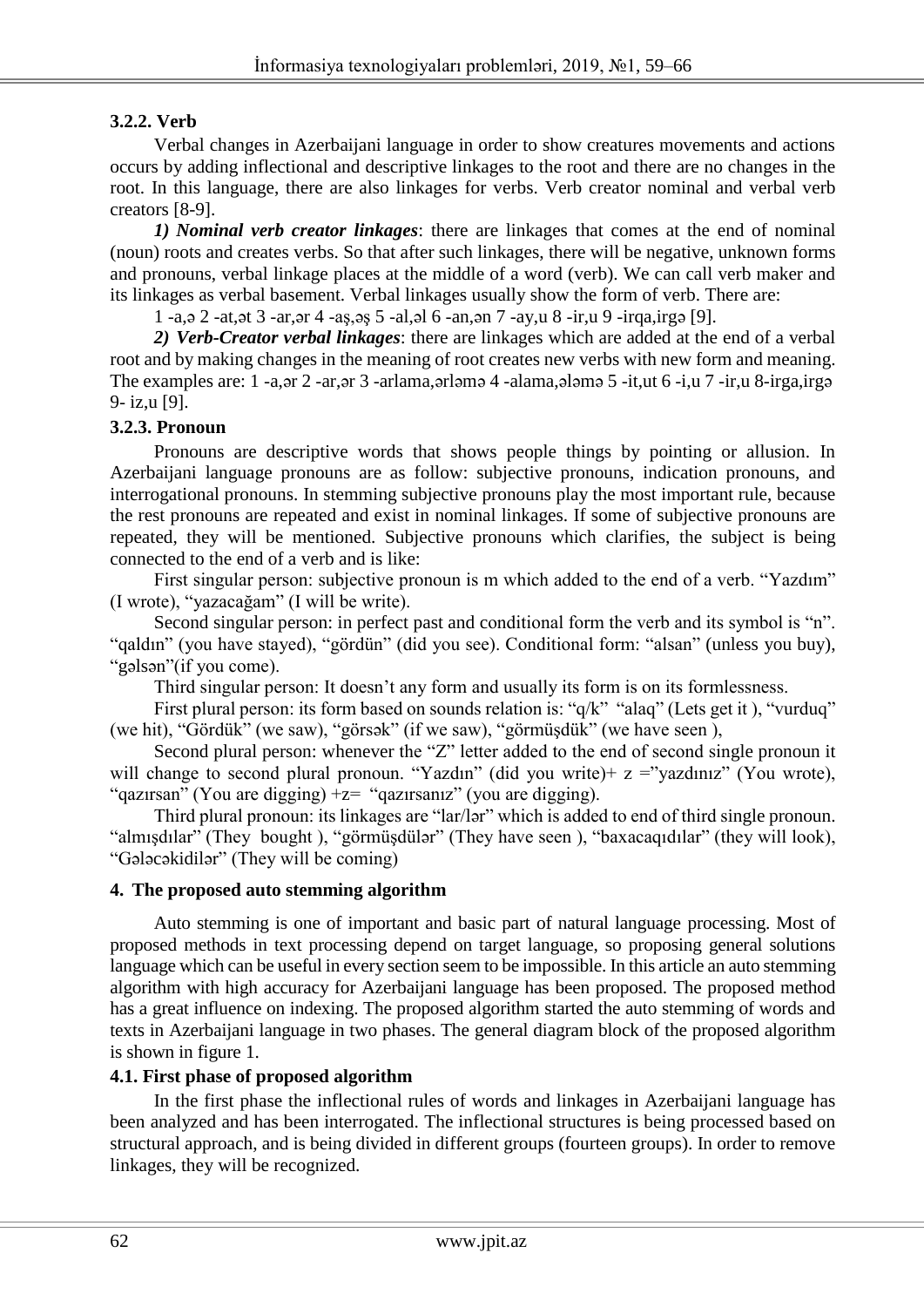

Fig.1. Block diagram of the proposed algorithm.

In this phase, linkages are classified based on their last alphabet and their first, second and number of characters. In order to prevent mistakes in other episodes of stemming because of existing similar words in Azerbaijani language, the length of characters is being processed. For example: " əl" is a word and also is a linkage. These words and their similar cases should not be deleted unexpectedly. If a linkage does not on its class, because of diversity in words, it will place on other classes, in a way that it doesn't make problem in word process. In words like: gözəl (beautiful), "keçəl" (bald), özəl" (private), and genəl"(wider)," əl" (Hand) acts as a linkage. In other words, it is a suffix and most be deleted in stemming. So, the length of line in order to improve accuracy and functioning of proposed algorithm is important. The length of selected line at least have to be equal with length of smallest existing word. In table 1 a view of classification has been shown, that in the next phase for each of them deterministic finite automaton tool should be prepared.

|  | Table 1 |
|--|---------|
|  |         |

| Third group, linkages that end to t |                         |                |  |  |  |
|-------------------------------------|-------------------------|----------------|--|--|--|
| <b>T</b> linkages                   | <b>Inverse linkages</b> | <b>Example</b> |  |  |  |
|                                     |                         | arit (aritmak) |  |  |  |
| $_{\rm IIT}$                        | TU                      | Unut\qurut     |  |  |  |
| AΤ                                  |                         | bavat          |  |  |  |

| 4.2. The second phase of proposed algorithm |  |  |
|---------------------------------------------|--|--|
|                                             |  |  |

The second phase, which is phase of removing linkages. According to verb declension, Azerbaijani language is one of logical languages [2]. The proposed algorithm in order to expecting or rejecting auto stemming creates deterministic finite automaton for each of the groups , at the end, all of 14 created machine gathered in the finite automaton. In this part according to classifications in the first phase, in order to recognize and remove linkages deterministic finite automaton is required. Fourteen different machine with machine number fifteen, which is the collection of machines, should be prepared. Lines that are accepted by the machine, is recognized as a linkage and is deleted. The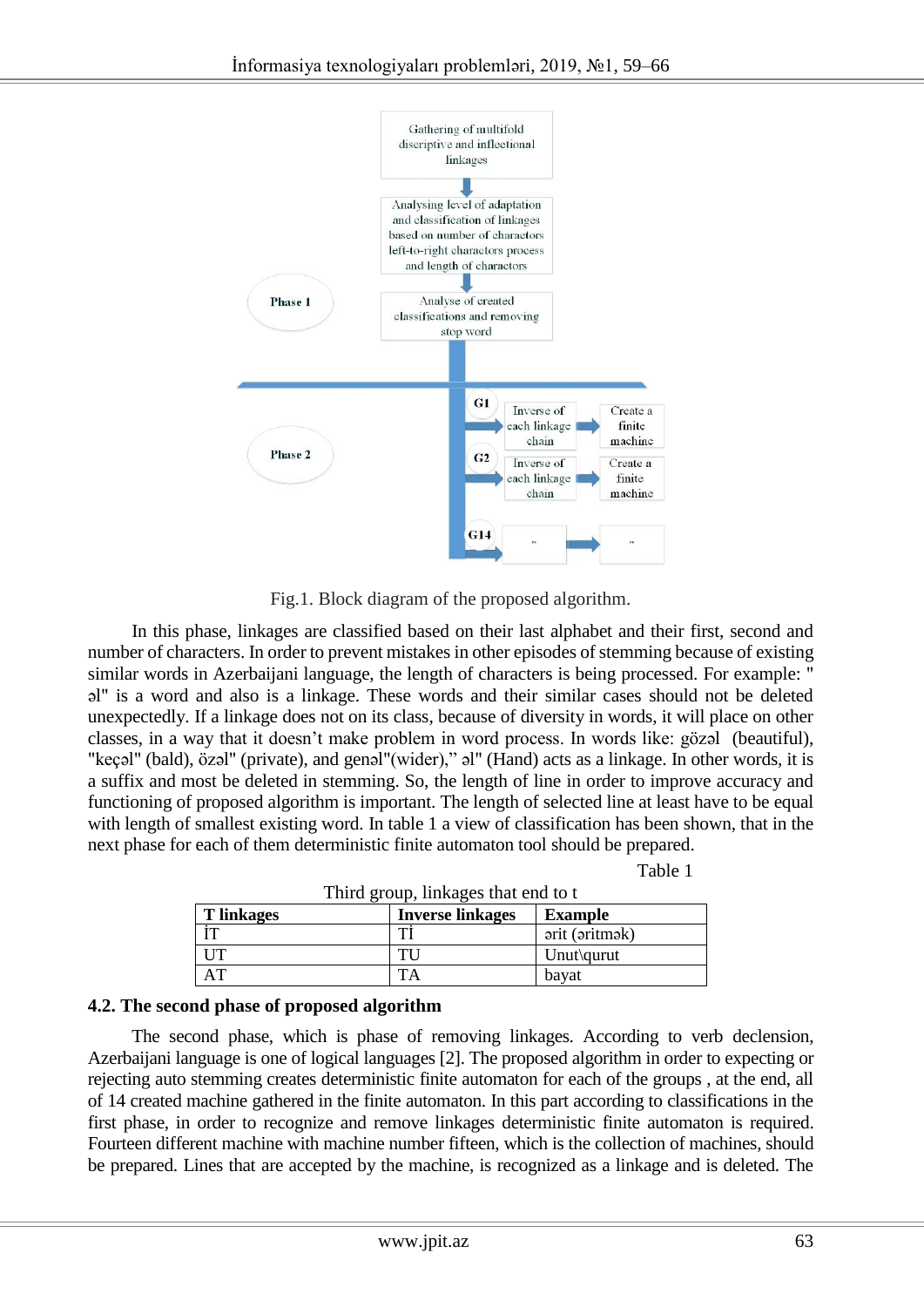remaining line is reexamined by the machines, to remove any of linkages. Because there is sequence of linkages in Azerbaijani language and it is possible in order to find the root of the word several linkages remove simultaneously. Whenever the machine stops in a non-final state, the root of word is extracted. Every deterministic finite automaton Ma describe as: that is,

$$
M_a = (Q, \sum, \sigma, S, F)
$$

*Q* \_indicates the number of machine's states. In every linkage (table) number of condition is bigger or equal with number of unrepeated existing characters within linkage.

 $\sum$  \_Azerbaijani language alphabets that contains 32 character's which is from A-Z.

 $\sigma$  is actuation function that its principle is like  $Q \times \sum \rightarrow Q$  which shows the way of transforming from one state to another one. so that this transformation will be completed by reversing existing linkages in every table. It is describe completely by an example.

*S* \_ indicates the start state of machines.

*F* is the collection of final states of machine. Final states are the last existing characters in 14 groups. If stop in each state indicates the recognition of linkage, which should be removed to find the root.

For example imagine the T linkage group, which its deterministic finite has been shown in figure 1.



Fig.2. A definite finite machine for the T group's transcription.

### **5. Evaluation of the efficiency of the proposed algorithm**

In this section, some experiments are carried out to assess the efficiency of the proposed scheme. The proposed method has been simulated using C# Programming tool on windows 10 platform.

Analyzing of stemming algorithms, depending on their functioning can be different. We can compare stemming tools based on their functioning and accuracy. As mentioned before, the goal of this paper is to propose an algorithm in order to use in machine translation. The main concentration is on the accuracy results in stemming [10]. In general, there are two conventional methods for analyzing accuracy of auto stemming algorithms:

### **5.1. First assessment method**

Number of words has been entered to stemming algorithm and the results will be evaluated. In this method the generated roots by the system has been compared with correct roots of words and the functionality of system is being analyzed. The table two shows a couple of words that generated by proposed algorithm [7].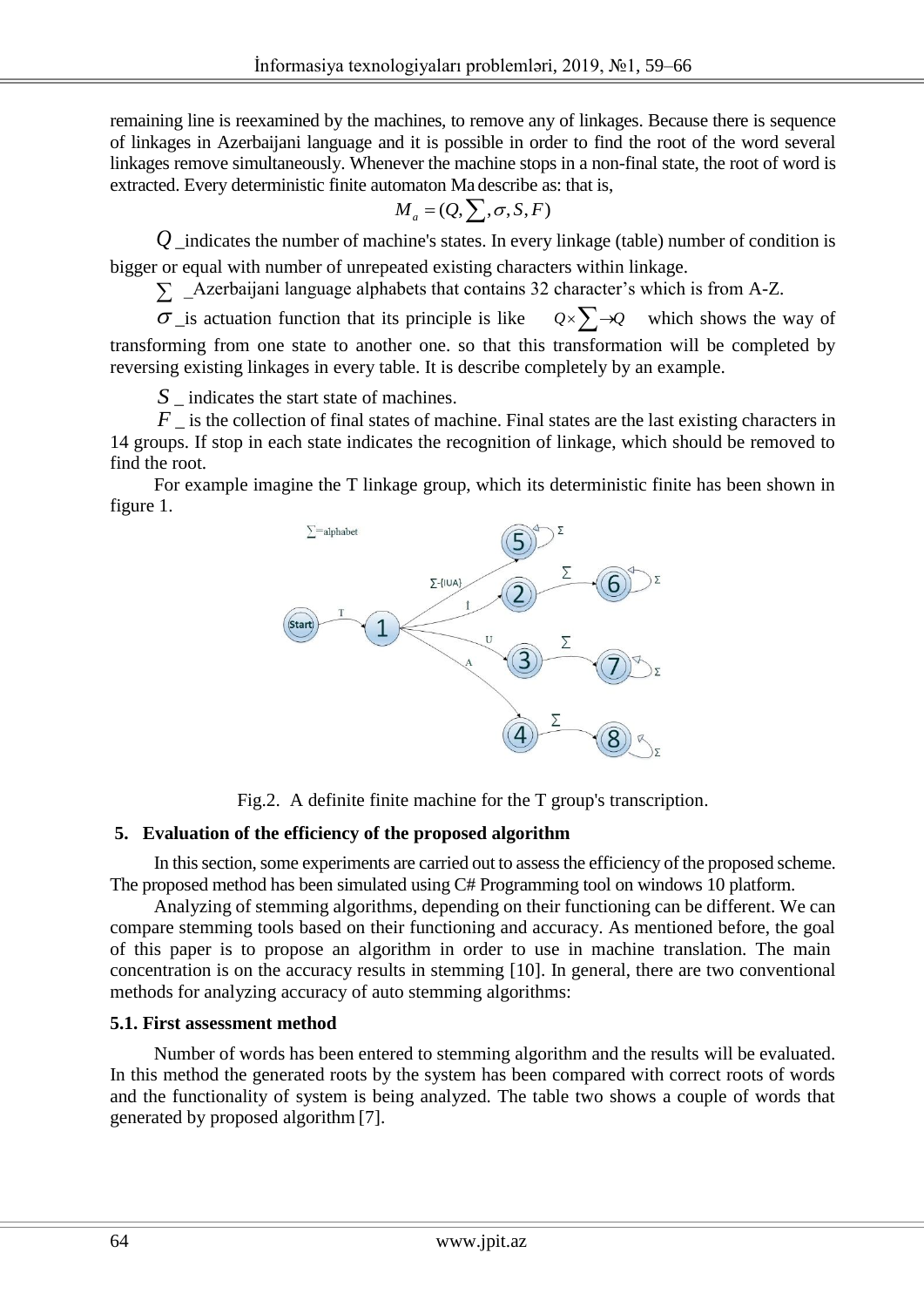Examples of word stemming

#### **Table 2 Table 2**

| $P_{\text{M}}$ $P_{\text{M}}$ $P_{\text{M}}$ $P_{\text{M}}$ $P_{\text{M}}$ $P_{\text{M}}$ $P_{\text{M}}$ $P_{\text{M}}$ $P_{\text{M}}$ $P_{\text{M}}$ |                |                                 |  |  |
|-------------------------------------------------------------------------------------------------------------------------------------------------------|----------------|---------------------------------|--|--|
| Entry word                                                                                                                                            | main root      | root derived from the algorithm |  |  |
| düşür                                                                                                                                                 | düş            | <u>düş</u>                      |  |  |
| darixdirici                                                                                                                                           | dar            | <u>dar</u>                      |  |  |
| qorxmuşdur                                                                                                                                            | qorx           | $q$ orx                         |  |  |
| azənlər                                                                                                                                               | $\overline{z}$ | 2z                              |  |  |
| dinləməlisən                                                                                                                                          | din            | $\frac{d$ in                    |  |  |
| çalğı                                                                                                                                                 | çal            | <u>çal</u>                      |  |  |
| evcik                                                                                                                                                 | ev             | $\frac{ev}{\sqrt{2}}$           |  |  |
| boyunduruq                                                                                                                                            | boy            | $b\omega$                       |  |  |
| qurtum                                                                                                                                                | qurt           | qurt                            |  |  |

**5.2. Second assessment method** 

Some documents with different subjects has been selected and after extracting there words and removing repeated words they will be entered to the algorithm. Results of algorithm stemming will be compared with correct stem and the accuracy of algorithm will be evaluated [7]. Evaluating system functionality, for evaluating of stemming functionality in second method of evaluation, different texts in civil subject with 707 words [11], sports 884 [12], economy 480 [13] gathered from Azerbaijan websites. The results shown in table 3. Shows %97 average of accuracy in stemming tool.

**Table 3** 

| -                       |               |                 |                       |                |  |
|-------------------------|---------------|-----------------|-----------------------|----------------|--|
| The correct answer rate | Wrong answers | Correct answers | Total number of words | N <sub>C</sub> |  |
| <u>ሰማ 1ማ</u>            |               | 687             |                       |                |  |
| 96.94                   |               | ロビワ             | 884                   |                |  |
| 96.80                   |               | 40.             |                       |                |  |

Result of stemming on 3 documents

# **6. Conclusion**

Analyzing of word stemming algorithm indicates that in order to find the real root of words removing prefixes and suffixes (linkages) is the best way. Azerbaijani language is a relational language and the best and the most important approach tool of stemming is a structural approach. In this approach the rule of contextual meaning in the sentence is not important because contextual analysis of sentence increases the time of stemming. Additionally, its effect on result is very low. Results of experiment shows that the proposed approach has great deal of effect on decreasing indexing. Experimental analysis has been done on different texts by 2 methods. One of them is entering a couple of word and analyzing their results and the was analyzing texts with different subjects which implies, 97 percent accuracy. Additionally, according to repeated tests and analyzing of different texts in databases, there are words that is not originally Azerbaijani and in the text processing and entering text the tool can recognize them. Because existing of unknown words make stemming process harder, so that we can decrease them logically by creating database. **References**

- 1. Ehsan N., Fili H. Analysing Effects of Stemming in Information Retrieval in Persian Language, Pardis Electronic and IT College Tehran Scientific College, 2011(in persian).
- 2. Taghi Zadeh H., Sadrodini M.H., Deyanati M.H., Rasekh A.H. A Persian Stemming based on Structure by using methodical Phrases / The Eleventh Conference of Iran's intelligent Systems, Kharazmi University, February 29–30, 2012 (in persian).
- 3. Momeni P., Marjab F., Marjab S. Challenges in Persian Texts Stemming in information retrieval Systems / The third Conference of Progressing Scientifical Engineering,- Tankarisheh Ayandegan institution of High Learning, 2016 (in persian).
- 4. Arhaft S., Shadgar B., Ashakori M. Proposing a Persian Stemming Based on paradigmatical